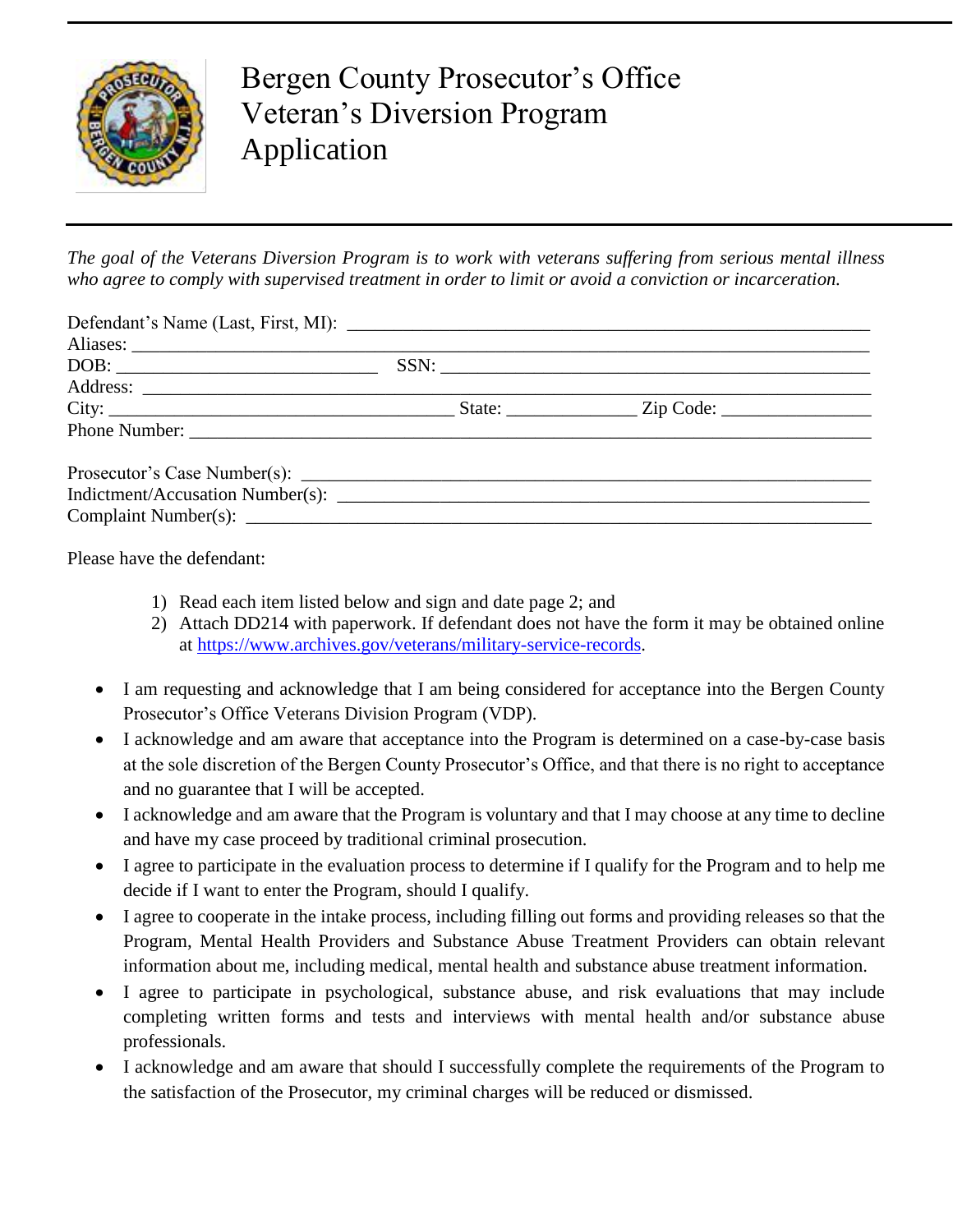- I acknowledge and am aware that I must sign and attach the following additional documents to this application, and I understand that they will be used in order to determine whether I will be accepted into the Program:
	- o The Bergen County Prosecutor's Office Veterans Diversion Program Release of Psychiatric, Psychological, Mental Health Treatment, Substance Abuse, Addiction, Medical and/or Hospital Information and Records;
	- o The Bergen County Prosecutor's Office Veterans Diversion Program Acknowledgements Form;
	- o DD214 Form;
	- o VA Authorization of Release for medical records or health information, available at [https://www.va.gov/vaforms/medical/pdf/vha-10-5345-fill.pdf.](https://www.va.gov/vaforms/medical/pdf/vha-10-5345-fill.pdf)

|  |              | Date: $\frac{1}{\sqrt{1-\frac{1}{2}} \cdot \frac{1}{2}}$ |
|--|--------------|----------------------------------------------------------|
|  |              |                                                          |
|  |              |                                                          |
|  | Fax: E-mail: |                                                          |

| Has the Defendant submitted an application for PTI or is currently in PTI? | $\Box$ Yes $\Box$ No |
|----------------------------------------------------------------------------|----------------------|
| Has the Defendant been terminated from PTI?                                | $\Box$ Yes $\Box$ No |
| Has the Defendant successfully completed PTI?                              | $\Box$ Yes $\Box$ No |
| Does the Defendant have a Firearms ID card?                                | $\Box$ Yes $\Box$ No |
| Does the Defendant have a pending Firearms ID card application?            | $\Box$ Yes $\Box$ No |
| Does the Defendant own or have access to firearms?                         | $\Box$ Yes $\Box$ No |
| Has the Defendant applied to Drug Court or currently is in Drug Court?     | $\Box$ Yes $\Box$ No |
| Has the Defendant been terminated from Drug Court?                         | $\Box$ Yes $\Box$ No |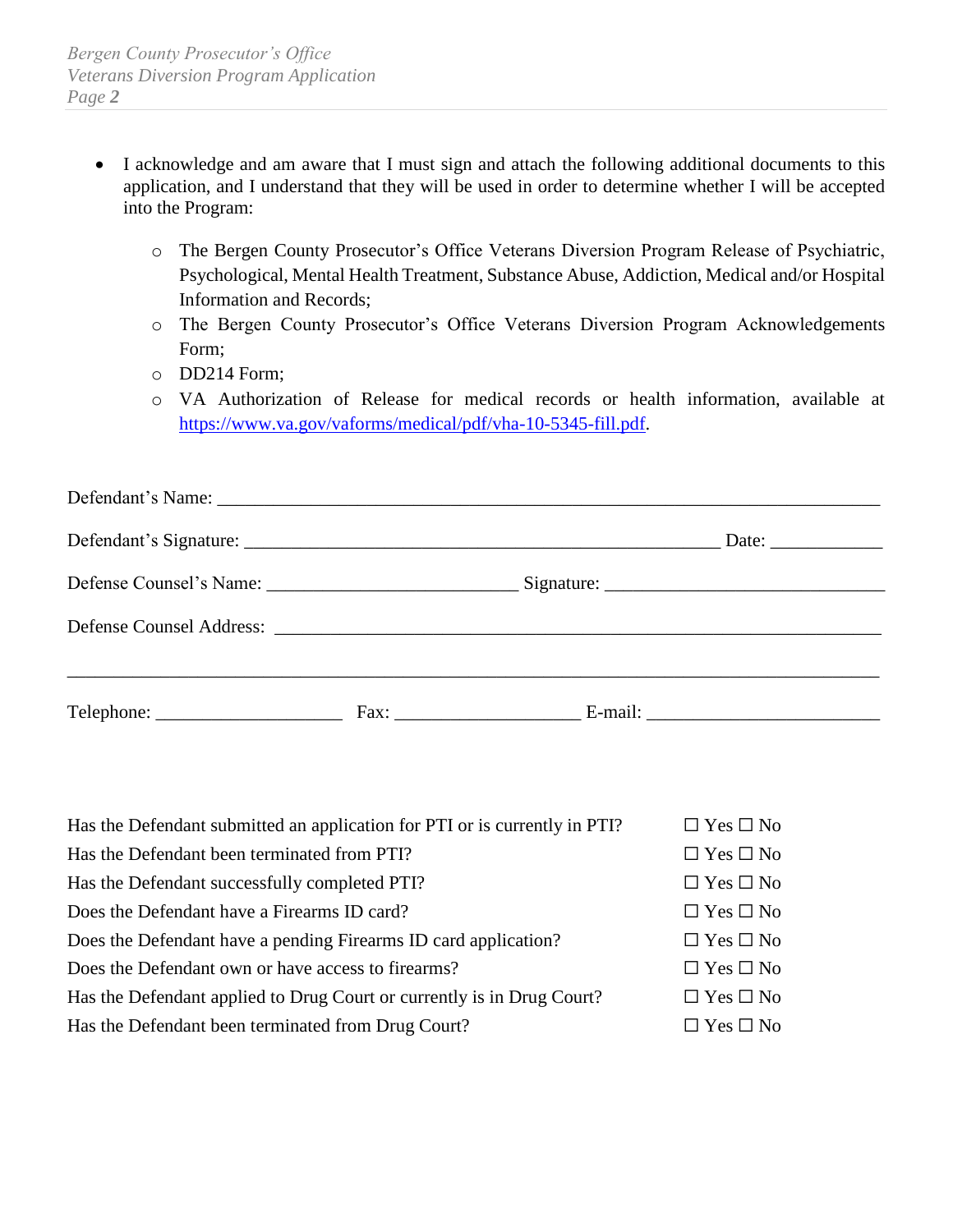*Bergen County Prosecutor's Office Veterans Diversion Program Application Page 3*

| Does the Defendant have health insurance?<br>$\Box$ Yes<br>If Yes: $\Box$ Medicaid $\Box$ Medicare<br>$\Box$ Private                                                                    | $\Box$ No    |  |  |
|-----------------------------------------------------------------------------------------------------------------------------------------------------------------------------------------|--------------|--|--|
| Living Arrangement Information:                                                                                                                                                         |              |  |  |
| $\Box$ Own house/apt $\Box$ With Family $\Box$ Section 8 $\Box$ Boarding Home $\Box$ Temp. Shelter $\Box$ Homeless                                                                      |              |  |  |
|                                                                                                                                                                                         |              |  |  |
|                                                                                                                                                                                         |              |  |  |
|                                                                                                                                                                                         |              |  |  |
|                                                                                                                                                                                         |              |  |  |
|                                                                                                                                                                                         |              |  |  |
|                                                                                                                                                                                         |              |  |  |
|                                                                                                                                                                                         |              |  |  |
|                                                                                                                                                                                         |              |  |  |
| 3. Has Defendant even been diagnosed* by a medical/mental health professional: $\square$ Yes                                                                                            | $\square$ No |  |  |
|                                                                                                                                                                                         |              |  |  |
| *Applicants must provide proof of an AXIS I severe and persistent mental health diagnosis or submit to an evaluation for a mental health diagnosis to be accepted<br>into this program. |              |  |  |
| 4. Has Defendant ever been prescribed medication for mental illness? $\Box$ Yes                                                                                                         | $\square$ No |  |  |
|                                                                                                                                                                                         |              |  |  |
|                                                                                                                                                                                         |              |  |  |
|                                                                                                                                                                                         |              |  |  |
|                                                                                                                                                                                         |              |  |  |
|                                                                                                                                                                                         |              |  |  |
|                                                                                                                                                                                         |              |  |  |